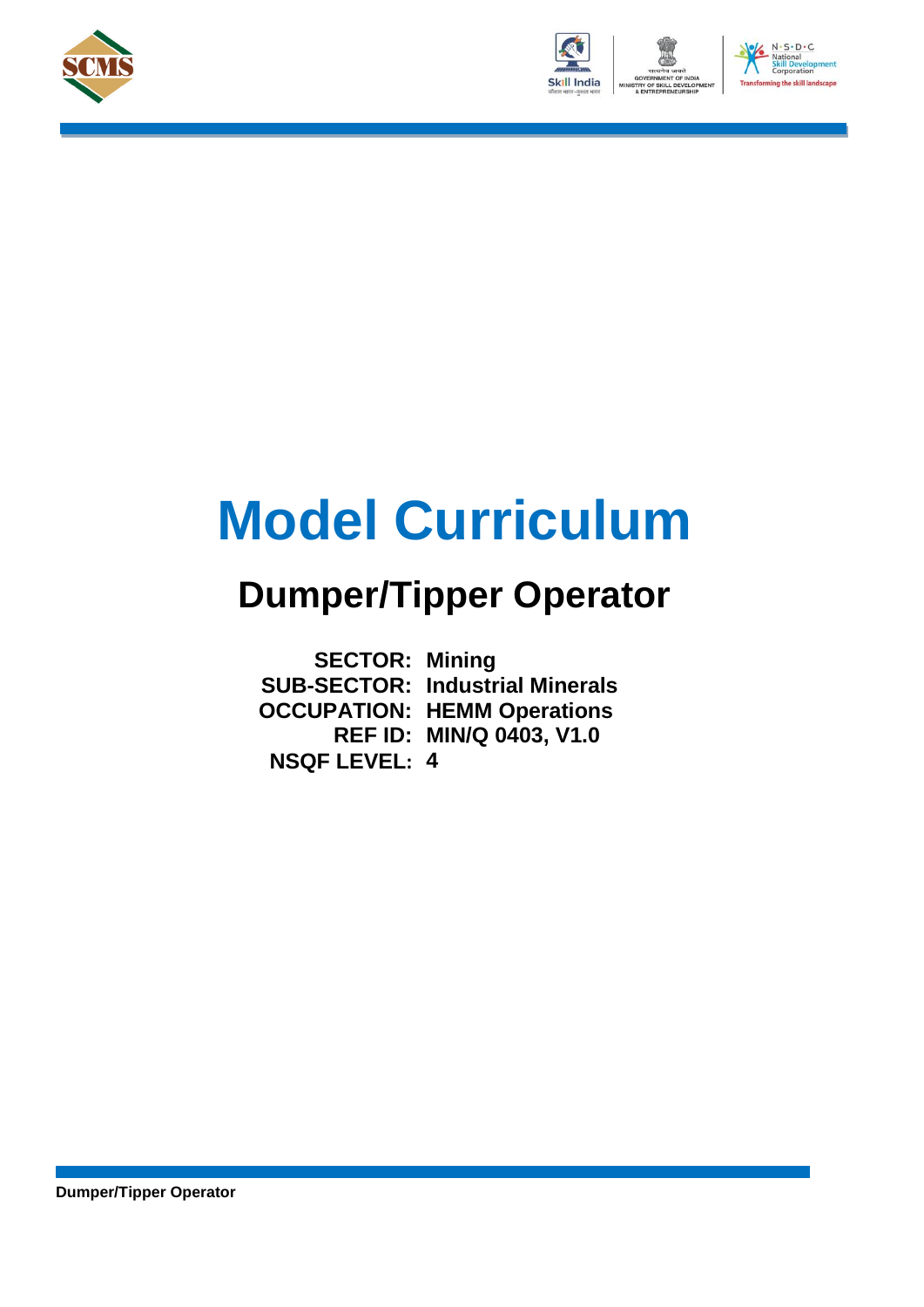



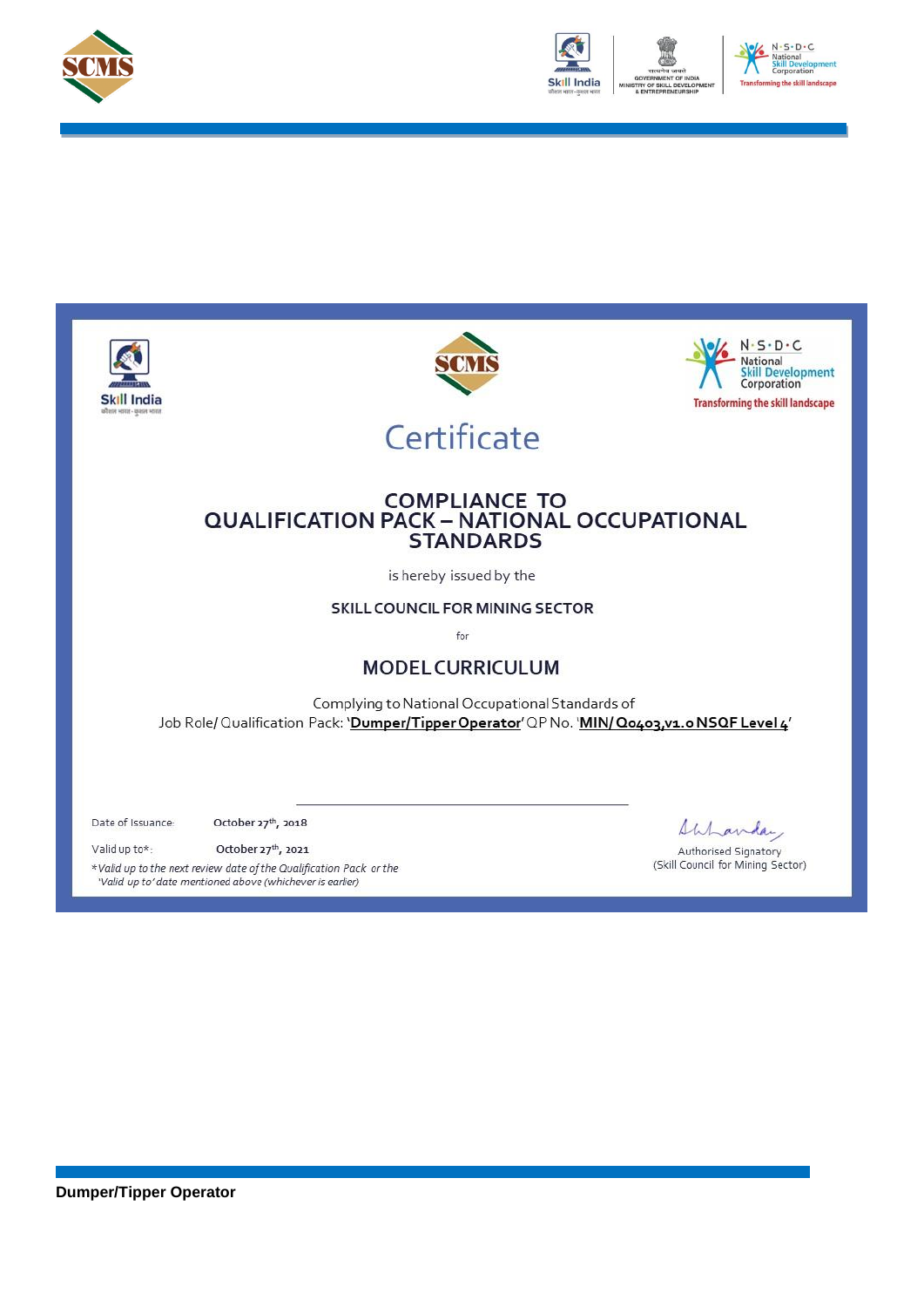



### **TABLE OF CONTENTS**

| 1. Curriculum                    | 01 |
|----------------------------------|----|
| <b>2. Trainer Prerequisites</b>  | 05 |
| 3. Annexure: Assessment Criteria | 06 |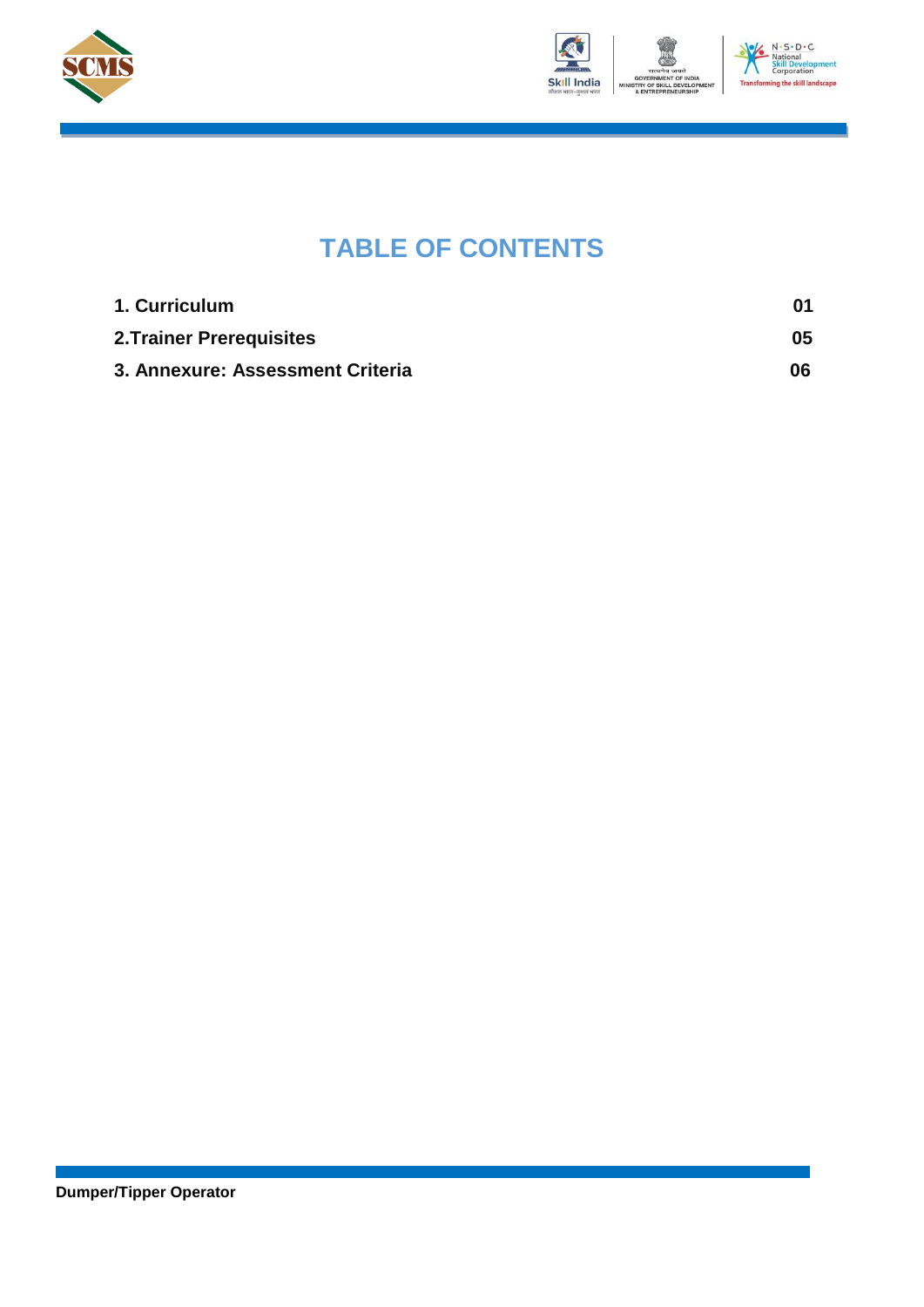



## **Dumper/Tipper Operator**

<span id="page-3-0"></span>**CURRICULUM / SYLLABUS**

This program is aimed at training candidates for the job of a "Dumper/Tipper Operator", in the "Mining & Allied" Sector/Industry and aims at building the following key competencies amongst the learner.

| <b>Program Name</b>                                   | Dumper/Tipper Operator                           |                                                                                                                                                                                                                                                                                                                                                                                                                                                                       |                                                                                                                                             |
|-------------------------------------------------------|--------------------------------------------------|-----------------------------------------------------------------------------------------------------------------------------------------------------------------------------------------------------------------------------------------------------------------------------------------------------------------------------------------------------------------------------------------------------------------------------------------------------------------------|---------------------------------------------------------------------------------------------------------------------------------------------|
|                                                       |                                                  |                                                                                                                                                                                                                                                                                                                                                                                                                                                                       |                                                                                                                                             |
| <b>Qualification Pack Name &amp;</b><br>Reference ID. | MIN/Q0403, V1.0                                  |                                                                                                                                                                                                                                                                                                                                                                                                                                                                       |                                                                                                                                             |
| <b>Version No.</b>                                    | 1.0                                              | Version update date                                                                                                                                                                                                                                                                                                                                                                                                                                                   | 01.11.2021                                                                                                                                  |
| <b>Pre-requisites to Training</b>                     | ITI                                              |                                                                                                                                                                                                                                                                                                                                                                                                                                                                       |                                                                                                                                             |
| <b>Training Outcomes</b>                              | $\bullet$<br>$\bullet$<br>$\bullet$<br>$\bullet$ | After completing this program, participants will be able to:<br>Carry out pre-operation checks and routine maintenance of dumper.<br>Operate the dumper safely in the operational area.<br>Perform loading and hauling the load to the designated destination.<br>careful maneuvering of hoist lever.<br>recommendations and company procedures.<br>Perform basic diagnostics and troubleshooting<br>Create documentation on time as per organizational requirements. | Perform discharging of load in a correct way by tipping the dump with<br>Organize routine maintenance in accordance with the manufacturer's |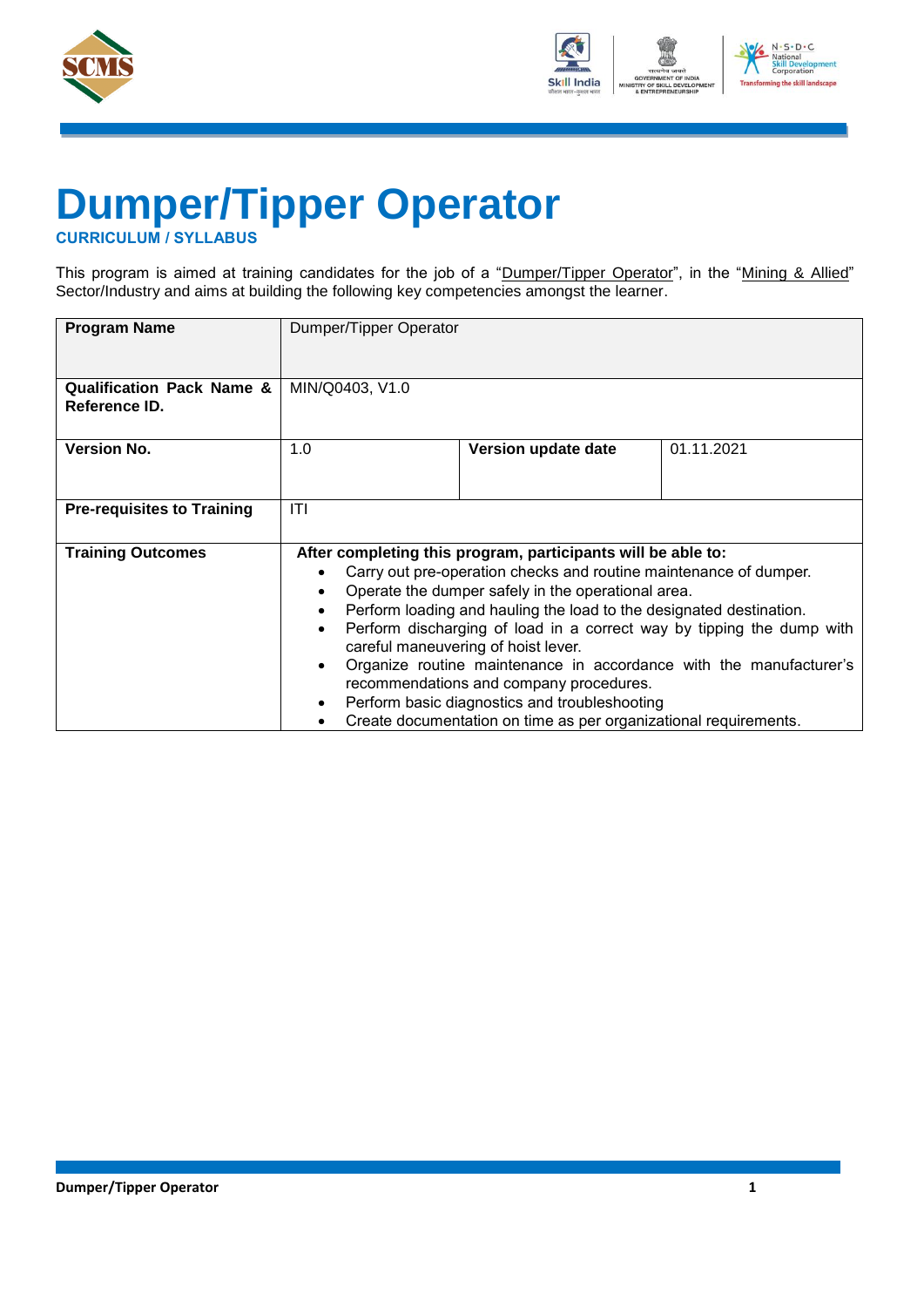



This course encompasses 5 out of 5 National Occupational Standards (NOS) of "Dumper/Tipper Operator" Qualification Pack issued by "Skill Council for Mining Sector".

| Sr.<br>No.     | <b>Module</b>                                                                                                                                                                         | <b>Key Learning Outcomes</b>                                                                                                                                                                                                                                                                                                                                                                                                                                                                                                                                                                                                                                                                                                                                                                                                                                                                                                                                                                                                                                                                                                                                                                                                                                                                                                                                                                                                                                | <b>Equipment</b><br><b>Required</b>                                                                              |
|----------------|---------------------------------------------------------------------------------------------------------------------------------------------------------------------------------------|-------------------------------------------------------------------------------------------------------------------------------------------------------------------------------------------------------------------------------------------------------------------------------------------------------------------------------------------------------------------------------------------------------------------------------------------------------------------------------------------------------------------------------------------------------------------------------------------------------------------------------------------------------------------------------------------------------------------------------------------------------------------------------------------------------------------------------------------------------------------------------------------------------------------------------------------------------------------------------------------------------------------------------------------------------------------------------------------------------------------------------------------------------------------------------------------------------------------------------------------------------------------------------------------------------------------------------------------------------------------------------------------------------------------------------------------------------------|------------------------------------------------------------------------------------------------------------------|
| $\mathbf 1$    | <b>Introduction</b><br><b>Theory Duration</b><br>(hh:mm)<br>10:00<br><b>Practical Duration</b><br>(hh:mm)<br>26:00<br><b>Corresponding</b><br><b>NOS Code</b><br><b>Bridge Module</b> | Explain the role of Dumper/Tipper Operator in mining<br>$\bullet$<br>industry.<br>Describe benching in quarries.<br>$\bullet$<br>Identify dressing of overhangs, undercuts, fencing.<br>$\bullet$<br>Define importance of first aid and hygiene.<br>$\bullet$<br>Follow basic safety, health and hygiene measures.<br>$\bullet$<br>Illustrate the standing orders in force at the mine.<br>$\bullet$<br>Characterize the shot-firing and safety regulations.<br>$\bullet$<br>Describe procedure of taking shelter during blasting.<br>$\bullet$<br>Apply the basic skills of communication.<br>Examine the basic reading capabilities to enable reading<br>$\bullet$<br>of signs, notices and/or cautions at site.                                                                                                                                                                                                                                                                                                                                                                                                                                                                                                                                                                                                                                                                                                                                          | Projector System,<br>Posters, Graph etc.                                                                         |
| $\overline{2}$ | <b>Prepare Dumper</b><br><b>Theory Duration</b><br>(hh:mm)<br>22:00<br><b>Practical Duration</b><br>(hh:mm)<br>48:00<br><b>Corresponding</b><br><b>NOS Code</b><br><b>MIN/N0408</b>   | Check oil levels of engine, transmission, radiator coolant<br>$\bullet$<br>and brake.<br>Examine differential and hydraulic oil levels.<br>$\bullet$<br>Inspect the hydraulic hose and ram for leakages.<br>$\bullet$<br>Inspect the condition of parking brake, main horn, reverse<br>$\bullet$<br>horn, and head light.<br>Examine the various controls, gauges, warning lamp and<br>$\bullet$<br>other safety devices.<br>Examine fan belt tension, electrolyte level and terminal<br>$\bullet$<br>tightness.<br>Check and correct the position of driver seat, rear and side<br>$\bullet$<br>mirrors so he can comfortable drive the dumper.<br>Describe method of cleaning air filter and dust bowls.<br>$\bullet$<br>Inspect if there is any drain water or sediment in the fuel<br>$\bullet$<br>tank.<br>Describe the procedure of filling coolant and oil in engine,<br>$\bullet$<br>transmission, etc. and Justify its necessity.<br>Apply grease to all greasing pins and pivot points.<br>$\bullet$<br>Identify that the locking bar is in position to prevent the<br>$\bullet$<br>front and rear chassis moving and creating a crushing<br>zone (articulated machines only)<br>Inspect the footplates and steps are clean and free from<br>mud, dirt and oil.<br>Record all activities performed before starting the Dumper<br>in a checking/maintenance logbook.<br>Report defects precisely to the supervisor if beyond scope<br>of his role. | Grease pump/gun,<br>Oil Can, Parking<br>wooden stopper,<br>Hydraulic jack, Filter,<br>Types of log book          |
| 3              | <b>Perform Dumper</b><br><b>Operations</b><br><b>Theory Duration</b><br>(hh:mm)<br>10:00<br><b>Practical Duration</b><br>(hh:mm)                                                      | Determine any loose soil, hidden deep trenches or marshy<br>$\bullet$<br>patches in worksite where dumper could get stuck.<br>Carry out starting the engine by using pushbutton switch<br>and key switch together.<br>Carry out starting the engine by using the priming pump<br>and pre-heater in cold weather conditions.<br>Make use of safety belt while driving the dumper.<br>Justify that proper functioning of rearview camera and<br>audiovisual alarm system.                                                                                                                                                                                                                                                                                                                                                                                                                                                                                                                                                                                                                                                                                                                                                                                                                                                                                                                                                                                     | Grease pump/gun, Oil<br>Can, Parking wooden<br>stopper, Hydraulic<br>jack, Filter, Gloves,<br>Types of log book, |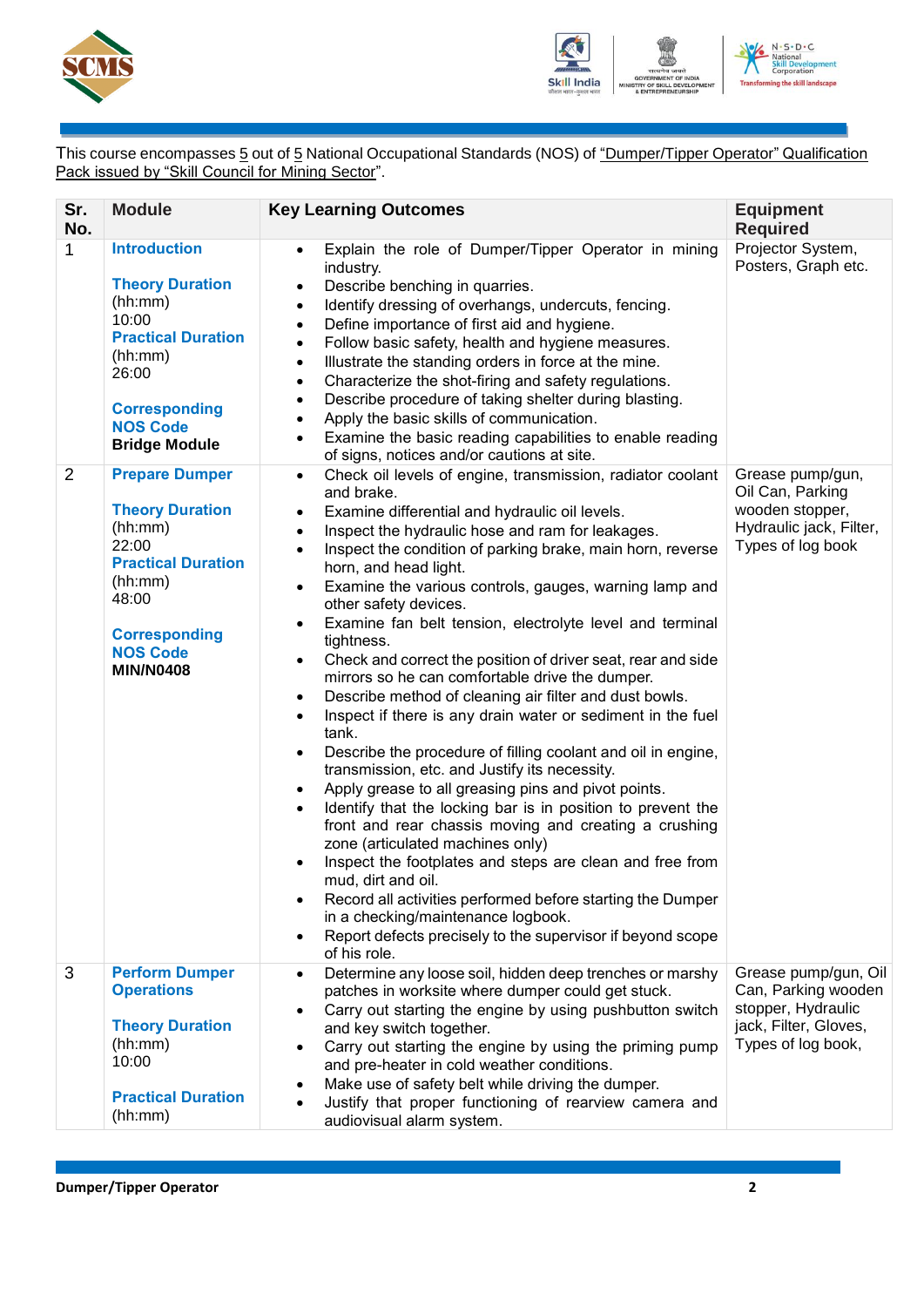



N - S - D - C<br>National<br>Skill Development<br>Corporation<br>Tansforming the skill landscape **Transfo** 

**AENT** 

|                | 210:00<br><b>Corresponding</b><br><b>NOS Code</b><br><b>MIN/N0409</b>                                                                                                                                                    | Identify unsafe condition for people working and hazards<br>$\bullet$<br>such as trenches, potholes and cables etc.<br>Report unsafe condition of worksite if any.<br>$\bullet$<br>Select correct gear range by shifting the quadrant device.<br>$\bullet$<br>Justify dumper load and operating speed is within limits<br>$\bullet$<br>specified by the manufacturer.<br>Follow the traffic rule / codes, which developed locally.<br>$\bullet$<br>Check temperature and pressure gauges continuously<br>$\bullet$<br>during operating the dumper<br>Follow walkway rules e.g. operating the dumper within the<br>$\bullet$<br>permissible/allocated areas are followed.<br>Make use of various signaling devices available in the<br>$\bullet$<br>dumper such as turn signal, parking indicator, air horn etc.<br>as per requirement.<br>Justify safe distance from a tip edge and presence of<br>$\bullet$<br>approved stop block in case of tipping over an edge.<br>Select the right type of brake in different situations and<br>$\bullet$<br>conditions.<br>Report any fault or problems to supervisor while operating<br>$\bullet$<br>the dumper.<br>Justify that dumper is always parked on firm, level ground;<br>$\bullet$<br>with handbrake applied and drive and controls disengaged<br>Operate the body hoist control to manoeuvring the<br>$\bullet$<br>hydraulic ram.<br>Describe procedure of discharging the load with safely in<br>$\bullet$<br>the manner designated by the supervisor.<br>Justify that no other operators travel on or stand near the<br>$\bullet$ |                                                                                                                     |
|----------------|--------------------------------------------------------------------------------------------------------------------------------------------------------------------------------------------------------------------------|----------------------------------------------------------------------------------------------------------------------------------------------------------------------------------------------------------------------------------------------------------------------------------------------------------------------------------------------------------------------------------------------------------------------------------------------------------------------------------------------------------------------------------------------------------------------------------------------------------------------------------------------------------------------------------------------------------------------------------------------------------------------------------------------------------------------------------------------------------------------------------------------------------------------------------------------------------------------------------------------------------------------------------------------------------------------------------------------------------------------------------------------------------------------------------------------------------------------------------------------------------------------------------------------------------------------------------------------------------------------------------------------------------------------------------------------------------------------------------------------------------------------------------------------------------------------------------------|---------------------------------------------------------------------------------------------------------------------|
| $\overline{4}$ | <b>Dumper</b><br><b>Maintenance and</b><br>troubleshooting<br><b>Theory Duration</b><br>(hh:mm)<br>30:00<br><b>Practical Duration</b><br>(hh:mm)<br>40:00<br><b>Corresponding</b><br><b>NOS Code</b><br><b>MIN/N0410</b> | Dumper.<br>Identify fault in dumper and trace the causes of this fault.<br>$\bullet$<br>Perform cleaning air filter dust bowls<br>$\bullet$<br>Use clean footplates, pedals and steps free from mud, dirt,<br>٠<br>ice and snow<br>Justify that drain water and sediment /fuel separators<br>$\bullet$<br>Make use of replenish coolants, lubricants and fluids.<br>$\bullet$<br>Describe procedure of greasing on all greasing pins and<br>$\bullet$<br>pivot points.<br>Analyze condition of battery levels and terminals and<br>٠<br>perform any minor adjustments if required.<br>Inspect the tyre rims, air pressure, wheel nuts and treads<br>$\bullet$<br>properly.<br>Identify that assess when the problem is beyond his<br>competence and report the problem to suitably qualified<br>and competent personnel<br>Ensure the machine is on firm and level ground before<br>attempting to carry out any maintenance activity.<br>Ensure the locking bar is in position to prevent the front<br>and rear chassis moving and creating a crushing zone<br>(articulated machines only)<br>Ensure that no maintenance task on the engine is<br>performed when running or still hot.<br>Describe reporting procedure of shift operation.                                                                                                                                                                                                                                                                                                                                             | Grease pump/gun,<br>Oil Can, Parking<br>wooden stopper,<br>Hydraulic jack, Filter,<br>Gloves, Types of log<br>book. |
| 5              | <b>Reporting and</b><br><b>Documentation</b>                                                                                                                                                                             | Report problems/incidents as applicable in a timely<br>manner                                                                                                                                                                                                                                                                                                                                                                                                                                                                                                                                                                                                                                                                                                                                                                                                                                                                                                                                                                                                                                                                                                                                                                                                                                                                                                                                                                                                                                                                                                                          | Log Book, signage<br>diary, statutory                                                                               |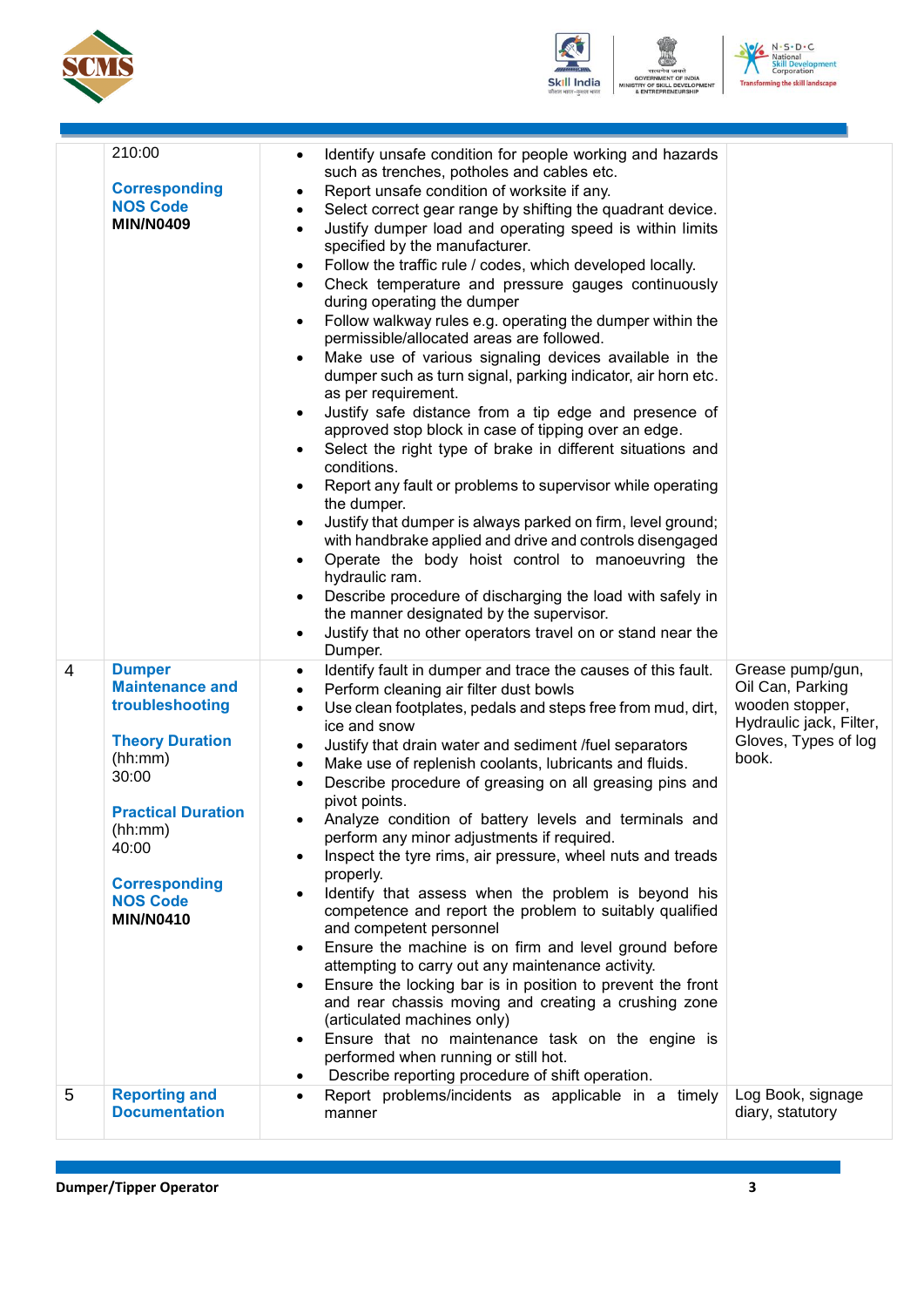





|   | <b>Theory Duration</b><br>(hh:mm)<br>10:00<br><b>Practical Duration</b><br>(hh:mm)<br>22:00<br><b>Corresponding</b><br><b>NOS Code</b><br><b>MIN/N0411</b>                             | guidelines pocket<br>Report to the appropriate authority as laid down by the<br>$\bullet$<br>book.<br>employer<br>Use reporting procedures as prescribed by the employer.<br>$\bullet$<br>Identify documentation to be completed relating to one's<br>$\bullet$<br>role.<br>Record details accurately using the appropriate format<br>$\bullet$<br>Prepare all documentation correctly on time.<br>$\bullet$<br>Justify that all documents are available to appropriate<br>$\bullet$<br>authorities to inspect Compute all Comply with safety,<br>health, security and environment related regulations<br>/guidelines at the work site.                                                                                                                                                                                                                                                                                                                                 |
|---|----------------------------------------------------------------------------------------------------------------------------------------------------------------------------------------|-------------------------------------------------------------------------------------------------------------------------------------------------------------------------------------------------------------------------------------------------------------------------------------------------------------------------------------------------------------------------------------------------------------------------------------------------------------------------------------------------------------------------------------------------------------------------------------------------------------------------------------------------------------------------------------------------------------------------------------------------------------------------------------------------------------------------------------------------------------------------------------------------------------------------------------------------------------------------|
| 6 | <b>Health and Safety</b><br><b>Theory Duration</b><br>(hh:mm)<br>20:00<br><b>Practical Duration</b><br>(hh:mm)<br>62:00<br><b>Corresponding</b><br><b>NOS Code</b><br><b>MIN/N0901</b> | Fire Extinguisher<br>Describe correct procedure of storage and transport of<br>$\bullet$<br>Cylinders, First Aid<br>hazardous materials as per safety guidelines prescribed<br>Box, Fire Fighting<br>by DGMS.<br>Charts,<br>Deal with misfires as per statutory requirement.<br>$\bullet$<br><b>First Aid Charts</b><br>Perform safety regulations and procedures in case of fire<br>$\bullet$<br>hazard.<br>Operate various grades of fire extinguishers.<br>$\bullet$<br>Carry out work responsibly and as safe and careful as<br>$\bullet$<br>possible so as not to put the health and safety of self or<br>others at risk, including members of the public.<br>Describe emergency organization chart of the specific<br>$\bullet$<br>mine site.<br>Identify characteristics of post-blast fumes and take<br>$\bullet$<br>necessary precautions.<br>Make use of safety gear such as hard hat, respiratory<br>$\bullet$<br>protection, eye protection, ear protection |
|   | <b>Total Duration</b>                                                                                                                                                                  | <b>Unique Equipment Required:</b>                                                                                                                                                                                                                                                                                                                                                                                                                                                                                                                                                                                                                                                                                                                                                                                                                                                                                                                                       |
|   | <b>Theory Duration</b><br>102:00                                                                                                                                                       | Helmet, Dust Mask, Goggles, Ear Plug, Gloves, Reflective Jacket, Safety Belt, Gum Boots/<br>Safety shoes, Dumper/tipper<br>Simulator (Optional)                                                                                                                                                                                                                                                                                                                                                                                                                                                                                                                                                                                                                                                                                                                                                                                                                         |
|   | <b>Practical</b><br><b>Duration</b><br>408:00                                                                                                                                          |                                                                                                                                                                                                                                                                                                                                                                                                                                                                                                                                                                                                                                                                                                                                                                                                                                                                                                                                                                         |

Grand Total Course Duration: 510 Hours, 0 Minutes (This syllabus/ curriculum has been approved by SSC: Skill Council for Mining Sector)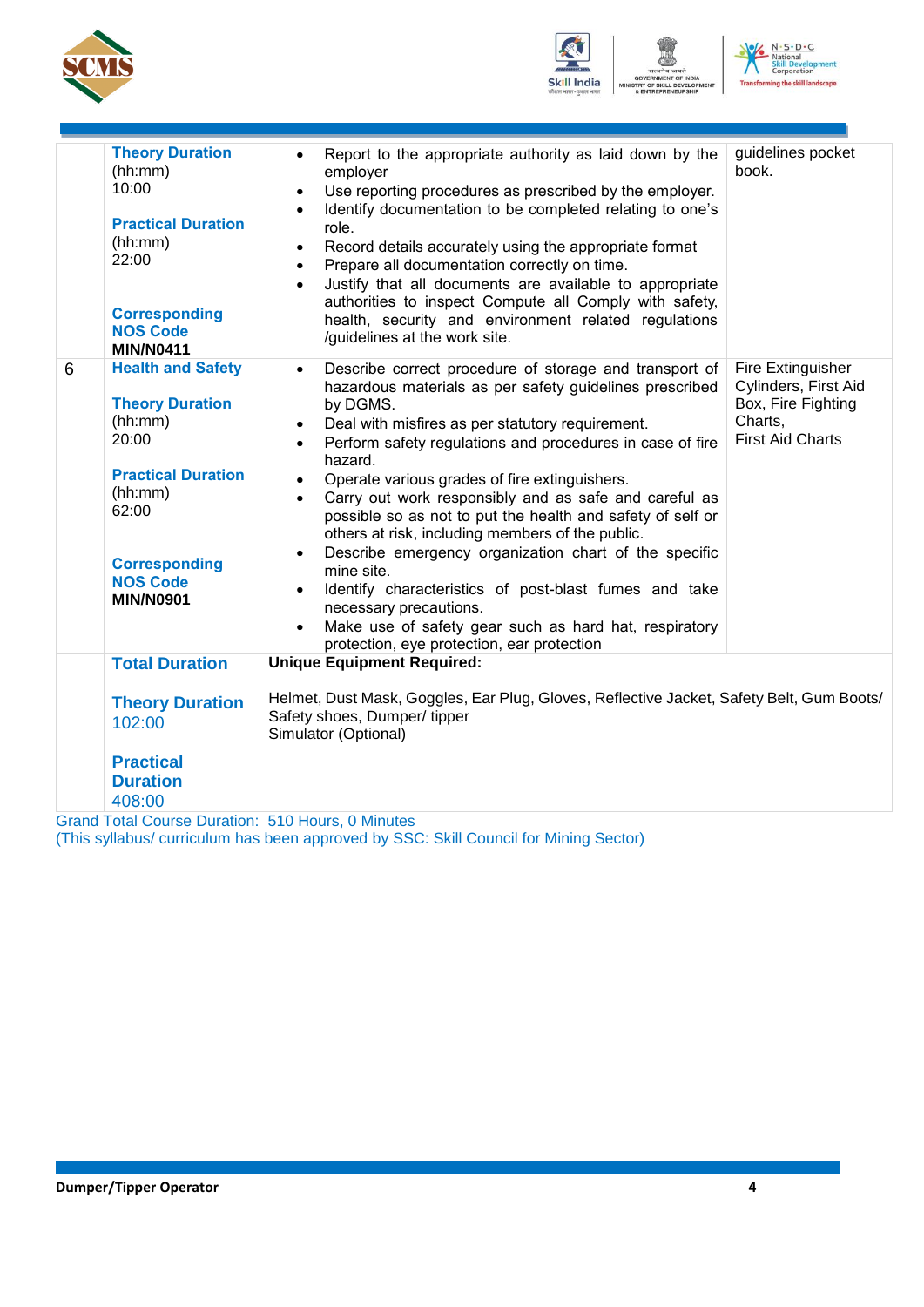



### <span id="page-7-0"></span>**Trainer Prerequisites for Job role: "Dumper/Tipper Operator" mapped to Qualification Pack: "MIN/Q0403", V1.0**

| Sr.<br>No.    | Area                                                          | <b>Details</b>                                                                                                                                                                                                                                                                                                                                                                              |
|---------------|---------------------------------------------------------------|---------------------------------------------------------------------------------------------------------------------------------------------------------------------------------------------------------------------------------------------------------------------------------------------------------------------------------------------------------------------------------------------|
|               | <b>Description</b>                                            | To deliver accredited training service, mapping to the curriculum detailed above, in<br>accordance with the Qualification Pack "MIN/Q0403".                                                                                                                                                                                                                                                 |
| $\mathcal{P}$ | Personal<br><b>Attributes</b>                                 | Aptitude for conducting training, and pre/ post work to ensure competent, employable<br>candidates at the end of the training. Strong communication skills, interpersonal skills,<br>ability to work as part of a team; a passion for quality and for developing others; well-<br>organised and focused, eager to learn and keep oneself updated with the latest in the<br>mentioned field. |
| 3             | <b>Minimum</b><br><b>Educational</b><br><b>Qualifications</b> | ITI                                                                                                                                                                                                                                                                                                                                                                                         |
| 4a            | <b>Domain</b><br><b>Certification</b>                         | Certified for Job Role: "Dumper/Tipper Operator" mapped to QP: "MIN/Q0403, v1.0".<br>Minimum accepted score as per SSC guideline is 80%.                                                                                                                                                                                                                                                    |
| 4b            | <b>Platform</b><br><b>Certification</b>                       | Recommended that the Trainer is certified for the Job Role: "Trainer", mapped to the<br>Qualification Pack: "MEP/Q0102". Minimum accepted score as per SSC quideline is<br>$80%$ .                                                                                                                                                                                                          |
| 5             | <b>Experience</b>                                             | For ITI - 10 years of experience of HEMM Operations.<br>Diploma in Mechanical / Mining - 5 years<br>B. Tech. (Mechanical / Mining) – 4 Years                                                                                                                                                                                                                                                |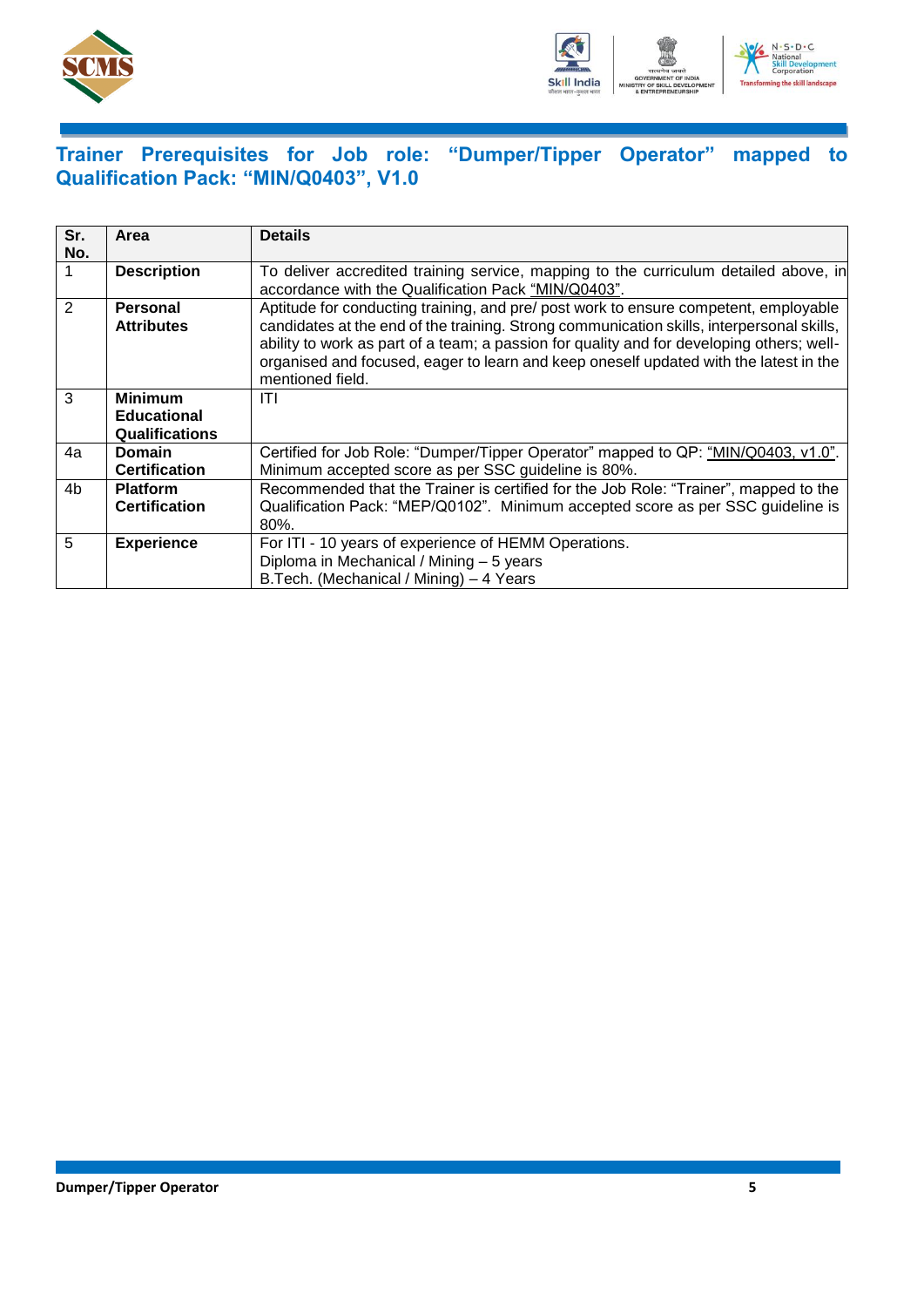



#### <span id="page-8-0"></span>**Annexure: Assessment Criteria**

| <b>Assessment Criteria for Dumper/Tipper Operator</b> |                               |
|-------------------------------------------------------|-------------------------------|
| <b>Job Role</b>                                       | <b>Dumper/Tipper Operator</b> |
| <b>Qualification Pack</b>                             | <b>MIN/Q0403, V1.0</b>        |
| <b>Sector Skill Council</b>                           | <b>Minina</b>                 |

### **Guidelines for Assessment**

- 1. Criteria for assessment for each Qualification Pack will be created by the Sector Skill Council. Each Performance Criteria (PC) will be assigned marks proportional to its importance in NOS. SSC will also lay down proportion of marks for Theory and Skills Practical for each PC.
- 2. The assessment of the theory/knowledge will be based on written test/viva-voce or both while skill test shall be hands on practical. Behavior and attitude will be assessed while performing the task.
- 3. Individual assessment agencies will create unique question papers for theory part for each candidate at each examination/training Centre (as per assessment criteria given)
- 4. Individual assessment agencies will create unique evaluations for skill practical for every student at each examination/training Centre based on these criteria.
- 5. To pass the Qualification Pack, every trainee should score a minimum of 60% in every NOS
- 6. In case of successfully passing only certain number of NOS's, the trainee is eligible to take subsequent assessment on the balance NOS's to pass the Qualification Pack.

| Total                         | <b>Compulsory NOS</b>                                                                 |                            |                | <b>Marks Allocation</b> |                                  |
|-------------------------------|---------------------------------------------------------------------------------------|----------------------------|----------------|-------------------------|----------------------------------|
| Marks:100                     |                                                                                       |                            |                |                         |                                  |
| <b>Assessment</b><br>outcomes | <b>Assessment Criteria for outcomes</b>                                               | <b>Total Mark</b><br>(100) | Out Of         | <b>Theory</b>           | <b>Skills</b><br><b>Practica</b> |
| 1. MIN/N0408<br>Prepare       | PC1. Adhere to time limits given by<br>supervisor                                     | 20                         | 1              | 0.5                     | 0.5                              |
| Dumper                        | PC2. Check oil levels of engine,<br>transmission, radiator coolant and<br>brake       |                            | 1              | 0.5                     | 0.5                              |
|                               | PC3. Check differential and hydraulic oil<br>levels                                   |                            | 1              | 0.5                     | 0.5                              |
|                               | PC4. Check the hydraulic hose and ram<br>for leakages                                 |                            | $\overline{2}$ | 0.5                     | 1.5                              |
|                               | PC5. Check condition of parking<br>brake, main horn, reverse horn,<br>and head light. |                            | 1              | 0.5                     | 0.5                              |
|                               | PC6. Check the various controls,<br>gauges, warning lamp and other safety<br>devices  |                            | 1              | 0.5                     | 0.5                              |
|                               | PC7. Check fan belt tension,<br>electrolyte level and terminal<br>tightness           |                            | 1              | 0.5                     | 0.5                              |
|                               | PC8. Check and adjust driving position,<br>rear and side mirrors, seat belts          |                            | 1              | 0.5                     | 0.5                              |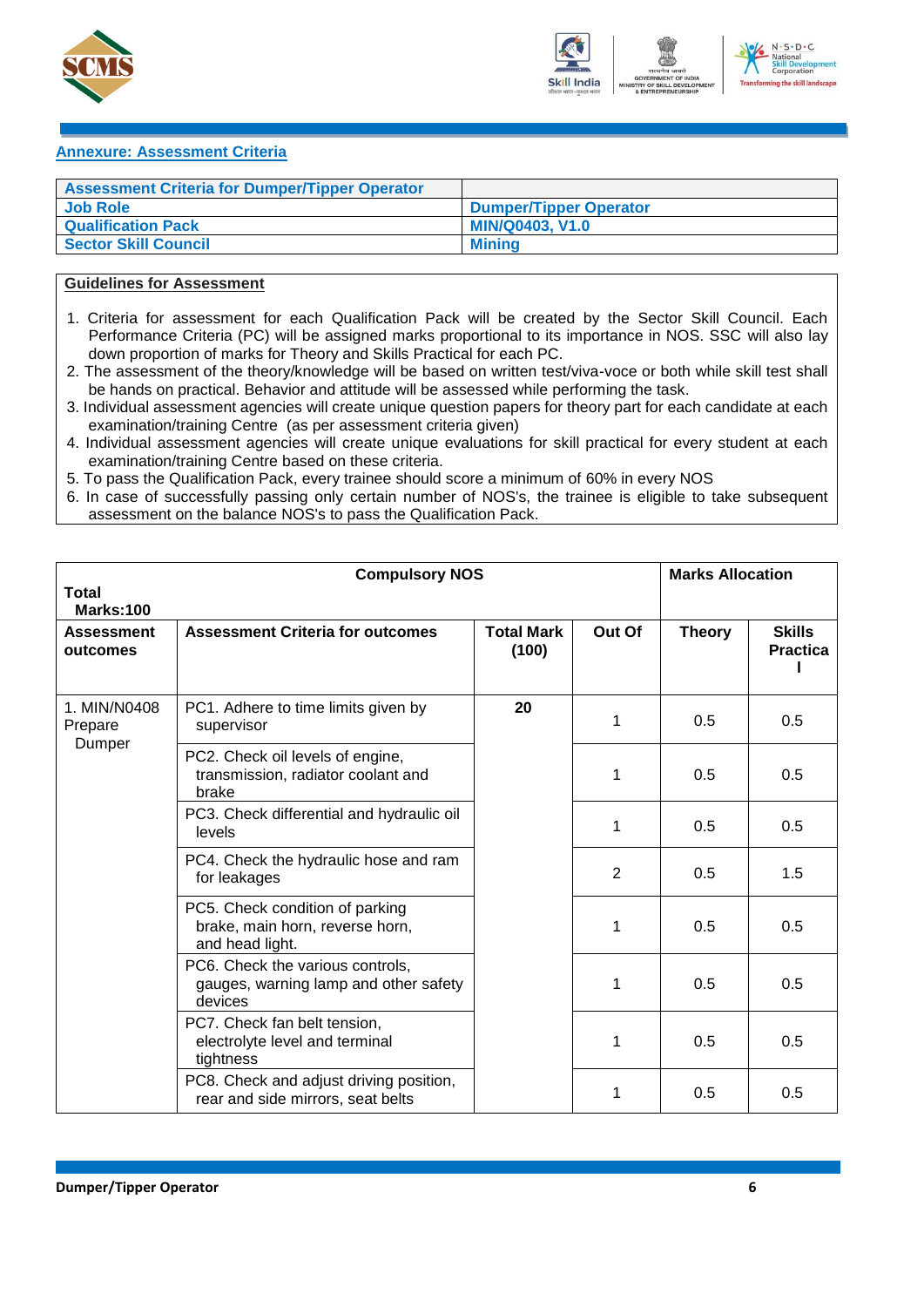







|                          | PC9. Clean air filter dust bowls                                                                                                                           |              | $\overline{2}$ | 0.5 | 1.5         |
|--------------------------|------------------------------------------------------------------------------------------------------------------------------------------------------------|--------------|----------------|-----|-------------|
|                          | PC10. Drain water and sediment from<br>the fuel tank.                                                                                                      |              | 1              | 0.5 | 0.5         |
|                          | PC11. Top up coolant and oil in engine,<br>transmission, etc. if necessary                                                                                 |              | 1              | 0.5 | 0.5         |
|                          | PC12. Apply grease to all greasing pins<br>and pivot points                                                                                                |              | 2              | 0.5 | 1.5         |
|                          | PC13. Ensure the locking bar is in<br>position to prevent the front and rear<br>chassis moving and creating a crushing<br>zone (articulated machines only) |              | 2              | 1   | 1           |
|                          | PC14. Keep footplates and steps clean<br>and free from mud, dirt and oil.                                                                                  |              | 1              | 0.5 | 0.5         |
|                          | PC15. Maintain a<br>checking/maintenance logbook to<br>record all activities performed before<br>starting the<br>Dumper                                    |              | 1              | 0.5 | 0.5         |
|                          | PC16. Report defects precisely to the<br>supervisor if beyond scope of his role                                                                            |              | 1              | 0.5 | 0.5         |
|                          |                                                                                                                                                            | <b>Total</b> | 20             | 8.5 | 11.5        |
| 2. MIN/N0409<br>(Perform | PC1. Plan and organize the job<br>according to given instructions                                                                                          | 20           | 1              | 0.5 | 0.5         |
| Dumper<br>Operations)    | PC2. Inspect the worksite to identify any<br>loose soil, hidden deep trenches or<br>marshy patches where dumper could<br>get stuck.                        |              | 1              | 0.5 | 0.5         |
|                          | PC3. Start the engine using the<br>pushbutton switch and key switch<br>together                                                                            |              | 1              | 0.5 | 0.5         |
|                          | PC4. Use the priming pump and pre-<br>heater to start the engine in cold<br>weather conditions                                                             |              | 1              | 0.5 | 0.5         |
|                          | PC5. Always wear safety belt while<br>driving                                                                                                              |              | 1              | 0.5 | 0.5         |
|                          | PC6. Ensure proper functioning of rear<br>view camera and audio visual alarm                                                                               |              | 1              | 0.5 | 0.5         |
|                          | PC7. Not use mobile phones while<br>driving                                                                                                                |              | 0.5            | 0.5 | $\mathbf 0$ |
|                          | PC8. Look out for people working<br>and hazards such as trenches,<br>potholes and cables                                                                   |              | 1              | 0.5 | 0.5         |
|                          | PC9. Operate the shifting quadrant<br>device for selecting the correct gear<br>range                                                                       |              | 1              | 0.5 | 0.5         |
|                          | PC10. Ensure dumper load and<br>operating speed is within limits<br>specified by the manufacturer.                                                         |              | 1              | 0.5 | 0.5         |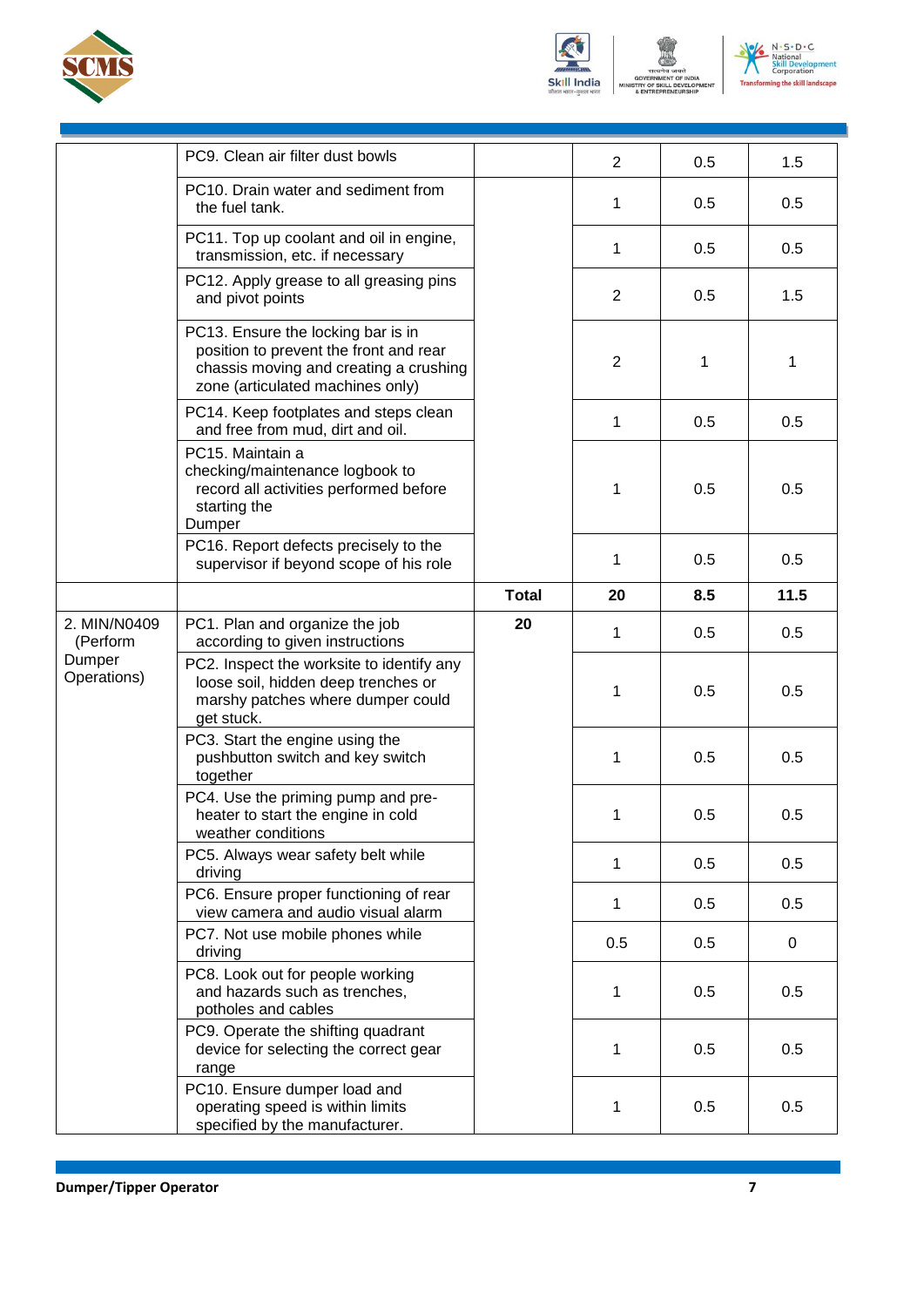



सत्यमेव जयते<br>GOVERNMENT OF INDIA<br>STRY OF SKILL DEVELOPI<br>& ENTREPRENEURSHIP **VENT** 



|                                              | PC11. Adhere to time limits given by<br>supervisor                                                                                          |              | 0.5            | 0.5 | 0   |
|----------------------------------------------|---------------------------------------------------------------------------------------------------------------------------------------------|--------------|----------------|-----|-----|
|                                              | PC12. Follow the traffic rule/codes<br>developed locally                                                                                    |              | 1              | 0.5 | 0.5 |
|                                              | PC13. Perform in-operation visual<br>checks on critical temperature and<br>pressure gauges.                                                 |              | 1              | 0.5 | 0.5 |
|                                              | PC14. Ensure that walkway rules e.g.<br>operating the Dumper within the<br>permissible/allocated areas are<br>followed.                     |              | 1              | 0.5 | 0.5 |
|                                              | PC15. Utilize judiciously various<br>signalling devices available in the<br>dumper such as turn signal, parking<br>indicator, air horn etc. |              | 1              | 0.5 | 0.5 |
|                                              | PC16. Keep a safe distance from a tip<br>edge and use an approved stop block<br>before tipping over an edge                                 |              | 1              | 0.5 | 0.5 |
|                                              | PC17. Select and use the right type of<br>brake in different situations and<br>conditions.                                                  |              | 1              | 0.5 | 0.5 |
|                                              | PC18. Inform supervisor of any<br>problems while operating the Dumper                                                                       |              | 0.5            | 0.5 | 0   |
|                                              | PC19. Ensure that dumper is always<br>parked on firm, level ground; with<br>handbrake applied and drive and<br>controls disengaged          |              | 1              | 0.5 | 0.5 |
|                                              | PC20. Operate the body hoist control<br>handle to manoeuvre the hydraulic ram<br>that tip s the dump.                                       |              | 1              | 0.5 | 0.5 |
|                                              | PC21. Discharge the load safely<br>at the position and in the manner<br>designated by the supervisor                                        |              | 1              | 0.5 | 0.5 |
|                                              | PC22. Ensure that no other<br>operators travel on or stand near the<br>Dumper                                                               |              | 0.5            | 0.5 | 0   |
|                                              |                                                                                                                                             | <b>Total</b> | 20             | 11  | 9   |
| 3.MIN/N 0410<br>(Perform<br>basic            | PC1. Track machine operating hours to<br>assess the right service schedule.                                                                 | 20           | $\overline{c}$ | 1   | 1   |
| maintenance<br>and<br>troubleshooti<br>ng on | PC2. Clean air filter dust bowls                                                                                                            |              | $\overline{2}$ | 1   | 1   |
|                                              | PC3. Clean footplates, pedals and steps<br>free from mud, dirt, ice and snow                                                                |              | 1              | 0   | 1   |
| dumper)                                      | PC4. Drain water and sediment /fuel<br>separators                                                                                           |              | 1              | 0   | 1   |
|                                              | PC5. Replenish coolants, lubricants and<br>fluids                                                                                           |              | $\overline{2}$ | 1   | 1   |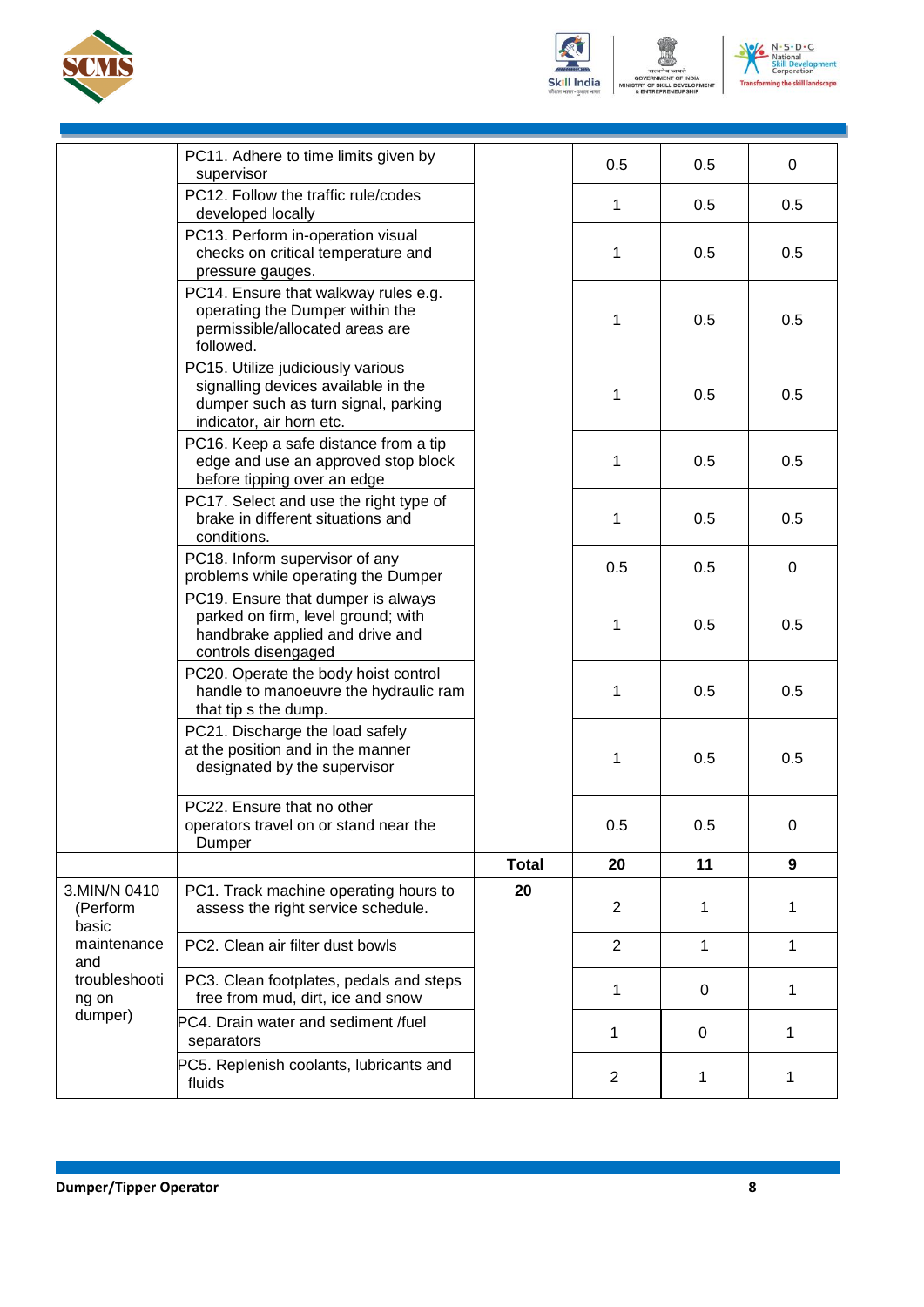



सत्यमेव जयले<br>GOVERNMENT OF INDIA<br>STRY OF SKILL DEVELOR<br>& ENTREPRENEURSHIP **IENT** 



|                                         | PC6. Grease all greasing pins and pivot<br>points                                                                                                          |              | $\overline{2}$ | 1   | 1    |
|-----------------------------------------|------------------------------------------------------------------------------------------------------------------------------------------------------------|--------------|----------------|-----|------|
|                                         | PC7. Check battery levels and condition<br>of the terminals and carrying out minor<br>adjustments if required.                                             |              | 1              | 0   | 1    |
|                                         | PC8. Check and maintain the tyre<br>rims, air pressure, wheel nuts and<br>treads.                                                                          |              | 1              | 0   | 1    |
|                                         | PC9. Assess when the problem is beyond<br>his competence and report the problem<br>to suitably qualified and competent<br>personnel                        |              | $\overline{2}$ | 1   | 1    |
|                                         | PC10. Ensure the machine is on firm and<br>level ground before attempting to carry<br>out any maintenance activity.                                        |              | $\overline{2}$ | 1   | 1    |
|                                         | PC11. Ensure the locking bar is in<br>position to prevent the front and rear<br>chassis moving and creating a crushing<br>zone (articulated machines only) |              | 2              | 1   | 1    |
|                                         | PC12. Ensure that no maintenance task<br>on the engine is performed when<br>running or still hot.                                                          |              | $\overline{2}$ | 1   | 1    |
|                                         |                                                                                                                                                            | <b>Total</b> | 20             | 8   | 12   |
| 4.MIN/N 0411                            | PC1. Report problems/incidents as                                                                                                                          | 20           |                |     |      |
| Reporting And                           | applicable in a timely manner                                                                                                                              |              | $\overline{c}$ | 0.5 | 1.5  |
| Documentation                           | PC2. Report to the appropriate authority<br>as laid down by the employer                                                                                   |              | 3              | 0.5 | 2.5  |
|                                         | PC3. Follow reporting procedures as<br>prescribed by the employer                                                                                          |              | 3              | 0.5 | 2.5  |
|                                         | PC4. Identify documentation to be<br>completed relating to one's role                                                                                      |              | 3              | 0.5 | 2.5  |
|                                         | PC5. Record details accurately using the<br>appropriate format                                                                                             |              | 3              | 0.5 | 2.5  |
|                                         | PC6. Complete all documentation within<br>stipulated time.                                                                                                 |              | 3              | 0.5 | 2.5  |
|                                         | PC7. Ensure documents are available to<br>appropriate authorities to inspect                                                                               |              | 3              | 0.5 | 2.5  |
|                                         |                                                                                                                                                            | <b>Total</b> | 20             | 3.5 | 16.5 |
| 5. MIN/N 0901<br>(Health and<br>Safety) | PC1. Perform storage and transport of<br>hazardous materials compliant with<br>safety guidelines prescribed by DGMS.                                       | 20           | 3              | 2   | 1    |